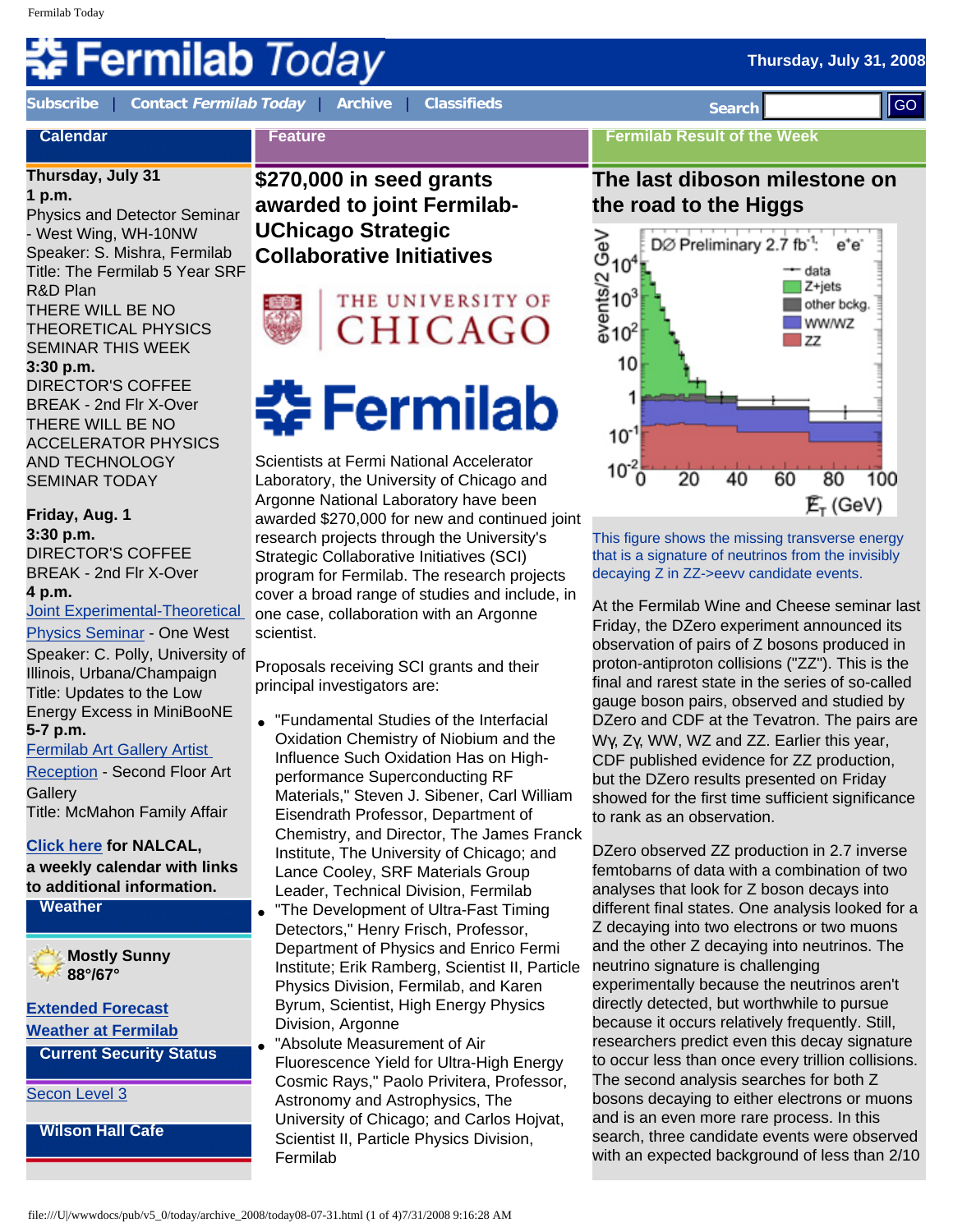#### **Thursday, July 31**

- Tomato Florentine
- \*Pork BBQ sandwich
- Olive & artichoke paella - Smart cuisine: chicken
- Marsala
- Smoked turkey melt
- Assorted slice pizza

- SW chicken salad w/roasted corn salsa

#### [Wilson Hall Cafe menu](http://bss.fnal.gov/cafe/index.html)

#### **Chez Leon**

**Thursday, July 31 Dinner** Closed

#### **Wednesday, Aug. 6 Lunch** - Spicy Italian sausage & 3 cheese calzone

- Caesar salad
- Fresh fruit plate

#### [Chez Leon menu](http://bss.fnal.gov/chezleon/index.html)

Call x4598 to make your reservation.

#### **Archives**

*[Fermilab Today](http://www.fnal.gov/pub/today/archive.html)*

**[Result of the Week](http://www.fnal.gov/pub/today/resultoftheweek/index.html)**

**[Safety Tip of the Week](http://www.fnal.gov/pub/today/safety/)**

**[ILC NewsLine](http://www.linearcollider.org/newsline/archive/index.html)**

#### **Info**

*Fermilab Today* is online at: [www.fnal.gov/today/](http://www.fnal.gov/today/)

Send comments and suggestions to: [today@fnal.gov](mailto:today@fnal.gov)

The above proposals were selected on the basis of the importance of the work, whether the collaboration creates a more powerful or convincing research program than could be achieved by working independently and potential to achieve an ongoing collaboration. The first two projects are continuations; the third is a new project.

The University-Fermilab SCI program was developed by the University as part of the Fermi Research Alliance, LLC laboratory management contract. A similar program for Argonne was also developed by the University as part of the UChicago Argonne, LLC management contract for Argonne. SCIs provide additional opportunities for collaboration between University researchers and scientists at Argonne and Fermilab to create more powerful research programs in areas that support the scientific priorities of both laboratories. The University has committed \$1.5 million per year, and \$7.5 million, collectively, over a five-year period toward the establishment of SCIs that include collaborative research projects, strategic joint appointments, and joint institutes.

*-- Lisa La Vallee, University of Chicago*

#### **Special Announcement**

#### **U.S. Visa application changes**

Applicants might experience longer-than-usual waits at U.S. Consulates during their visa application process. The Visa Office has reported that applicants have experienced waits for visas in excess of five weeks. While five weeks is unusual, it is a trend toward longer visa processing caused, in part, by security clearances.

Applicants for U.S. visas should make sure that they provide all the paperwork required for their visa. Check the U.S. Consulate's Web site prior to applying to find out what paperwork is required. Do not rely on past experience - processes change. Anyone whose visa application has been pending for four weeks should notify the Visa Office. Similarly, anyone contemplating applying for a U.S. visa abroad should contact the Visa Office prior to making travel plans. You also should advise the Travel Office of your visa application plans during the travel authorization process.

**In the News**

of one event. The statistical significance of the combined analysis is 5.7 standard deviations, which firmly establishes the discovery of this process. DZero measured a cross section for ZZ production of 1.5±0.6 picobarns. This is in excellent agreement with the prediction of the Standard Model. This is important since in the Standard Model Z bosons do not couple directly to one other. A higher rate would have implied anomalous self-couplings.

The observation of ZZ is connected with the search for the Higgs boson in several ways. The next rarest diboson production processes after ZZ are those involving Higgs bosons; seeing ZZ was an essential step in demonstrating the ability of the experiment to see the Higgs. Pairs of Z bosons also constitute one of the backgrounds to Higgs searches. At small values of the Higgs mass, ZZ can mimic the signature for a Higgs boson produced in association with a Z boson. At large values of the Higgs mass, the Higgs can itself decay into WW or ZZ. In more ways than one, ZZ observation is an essential prelude to finding or excluding the Higgs boson at the Tevatron.



This figure shows the distribution of the four-lepton invariant mass for the three candidate-ZZ events with four charged leptons. The brown and black histograms represent the predictions for ZZ signal and background, respectively.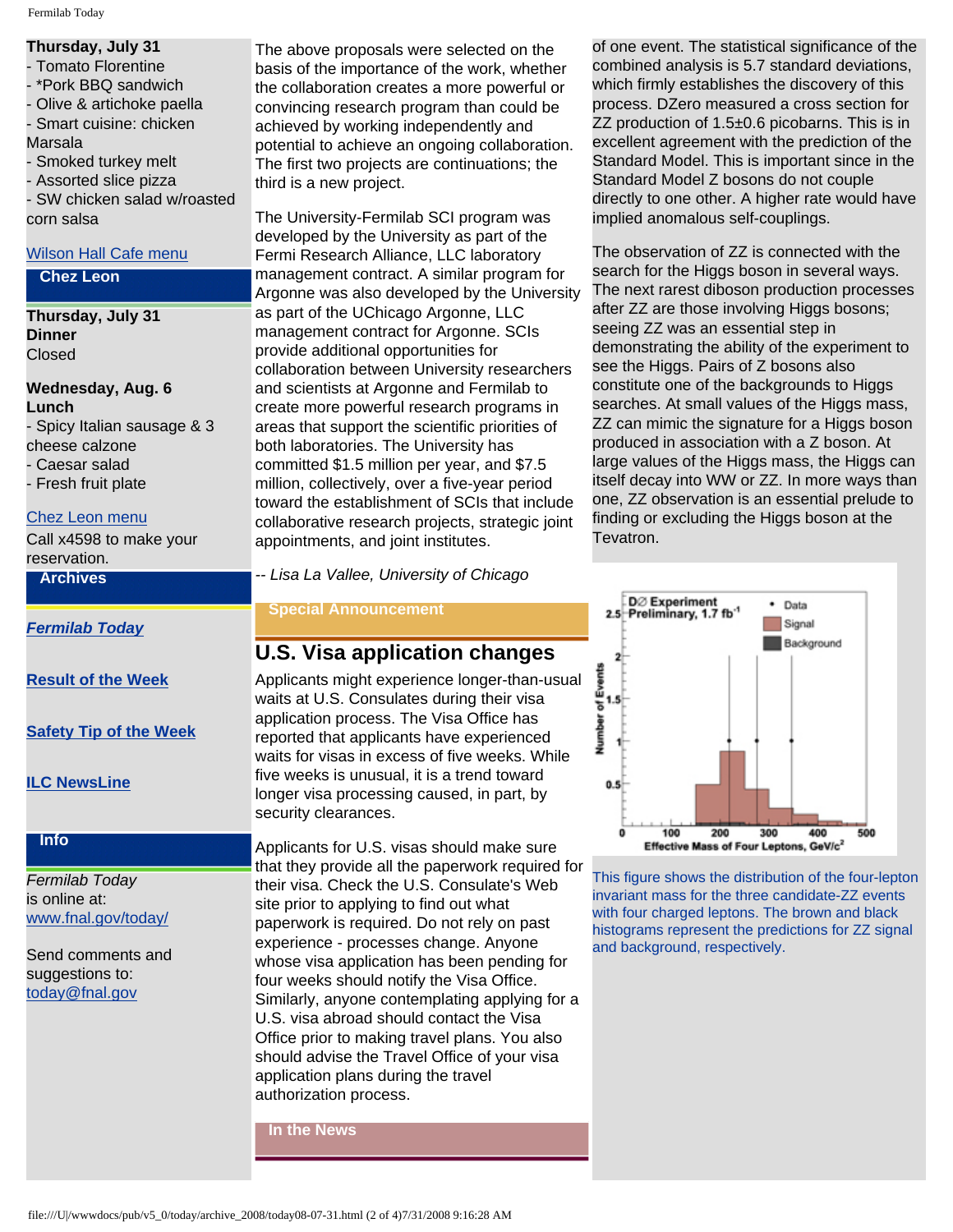#### **Let the proton smashing begin. (The rap is already written.) From** *New York Times***, July 30, 2008**

After 14 years and \$8 billion, lawsuits and the occasional exploding magnet, the world's largest physics experiment seems to be getting close enough to becoming a reality for its participants to plan the opening parties.

The Large Hadron Collider, under construction at CERN, outside Geneva, is designed to accelerate protons to energies of seven trillion electron volts and then smash them together in search of new particles and perhaps new forces of nature. Although no schedule has been officially announced, sources in the physics community and CERN's own Web site indicate that scientists and engineers will try to shoot the first beam of protons through one section of 17-mile-long racetrack on the weekend of Aug. 9. If all goes well, the first protons will begin circulating around the entire machine on Sept. 2 or 3.

After that, the engineers estimate that it will take one or two months of tweaking and ratcheting up the intensity of the beams before they begin colliding and producing "pilot physics." The initial collisions will be at five trillion electron volts apiece because the engineers have not had time to condition the giant superconducting magnets that funnel the protons around the racetrack to produce fields strong enough to bend seven-trillion-electron volt protons.

CERN shuts down the accelerators for the winter to save on electricity costs, so the magnets will be "trained" for the higher energies then. In the meantime the armies of physicists that have built the machine's two giant detectors, called Atlas and C.M.S., have planned start-up parties in October, and CERN is planning a big event on Oct. 21.

For those who like their physics in rhyme, there is now a rap [video](http://www.youtube.com/watch?v=j50ZssEojtM). The author and rapper is Kate McAlpine, aka alpinekat, a science writer who works at CERN and who also has a rap about neurons on YouTube.

#### [Read more](http://www.nytimes.com/2008/07/29/science/29cernrap.html?_r=1&ref=science&oref=slogin)



lohn Emanuel Michael lashvili Hobbt **Strauss** Strang Razumov Univ. of Manchester IHEP, Russia SUNY, Stony Brook SUNY, Buffalo

A team of DZero collaborators made primary contributions to the above analyses.

#### **Accelerator Update**

#### **July 28-30**

- Three stores provided ~36 hours and 17 minutes of luminosity

- TeV sector D1 wet engine bearings replaced
- TeV tilt meters register earthquakes

- Pbar magnet D:H717 develops leak and arcing

- Experts attempt to repair Pbar magnet in place

[Read the Current Accelerator Update](http://www.fnal.gov/pub/news08/update.html) [Read the Early Bird Report](http://www-bd.fnal.gov/earlybird/ebird.html) [View the Tevatron Luminosity Charts](http://www.fnal.gov/pub/now/tevlum.html) **Announcements**

#### **[Have a safe day!](http://www.fnal.gov/pub/about/safety/profiles.html)**

**Performance review help for supervisors**  Managers and supervisors who need help with the performance review can attend a review briefing from 8:30 - 11:30 a.m. on Thursday, Aug. 7. The briefing will help answer questions about the performance review process, including the form and compensation. [Learn](http://www-esh.fnal.gov/pls/default/course_summary.full_descr?this_course_code=WDRS0025&this_instr_type_code=CR&this_fermi_id=00000X)

#### [more and enroll](http://www-esh.fnal.gov/pls/default/course_summary.full_descr?this_course_code=WDRS0025&this_instr_type_code=CR&this_fermi_id=00000X)

#### **UEC elections underway**

Elections for the 2008-2009 Users' Executive Committee are now open. Votes must be cast by Aug. 5. More information is available [here.](http://www.fnal.gov/orgs/fermilab_users_org/elections/2008/election.html)

#### **Swimming lesson registration ends Thursday**

The final swimming lesson session starts on Monday, Aug. 4, and lasts for two weeks. Four classes are offered: 9-9:40 a.m. - Youth Lessons 9:50-10:30 a.m. - Youth Lessons 10-10:30 a.m. - Preschool Lessons 10:40-11:10 a.m. - Preschool Lessons Registration will close on Thursday, July 31, at